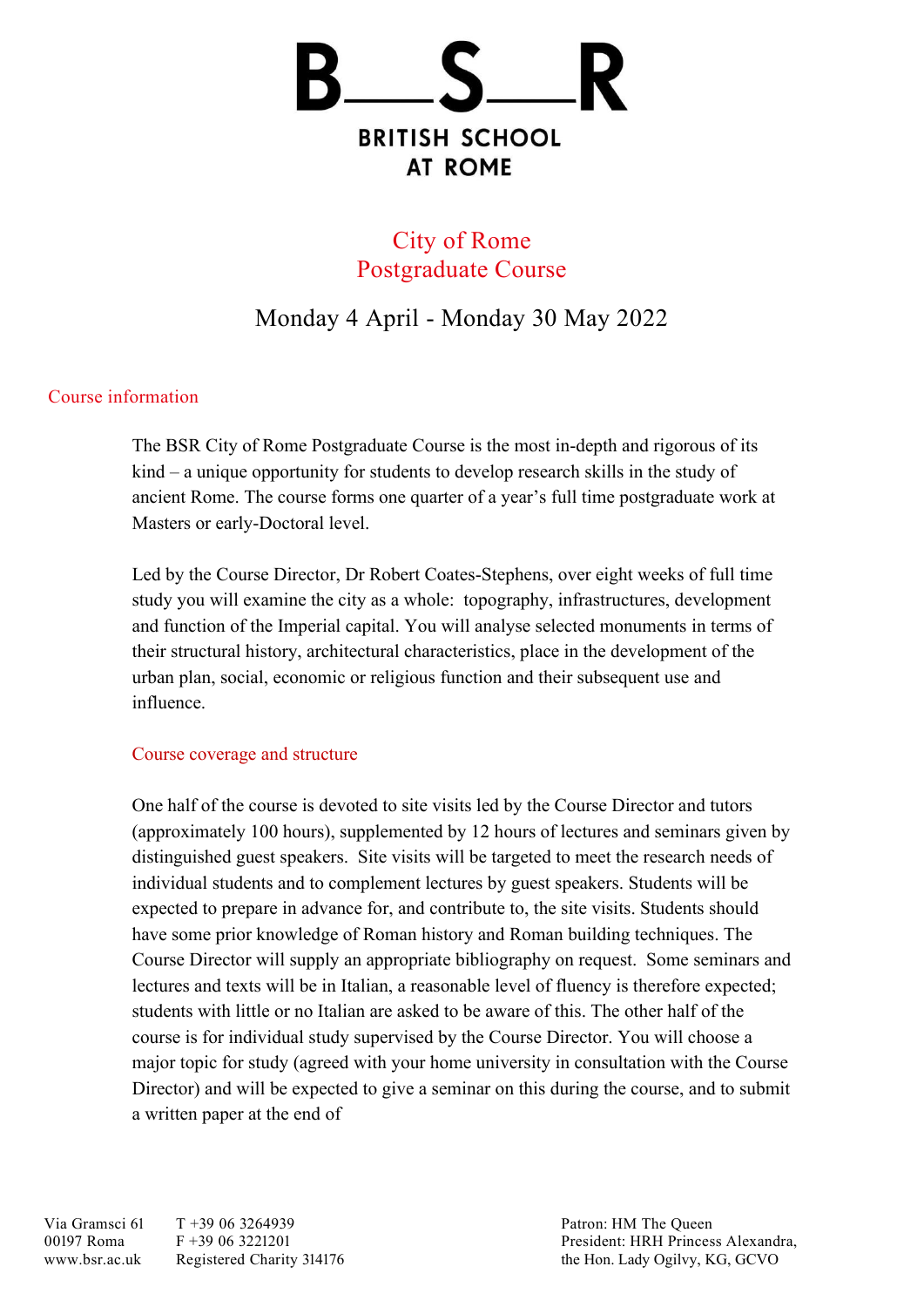the course.

# The BSR

The British School at Rome is Britain's leading humanities research institution overseas and an ideal base for postgraduate study of the City of Rome. You will live and work in a research centre with an internationally renowned library, which is home to a resident community of postgraduates and senior scholars in a wide range of academic areas, as well as architecture and visual art. Visit www.bsr.ac.uk for further information.

# Assessment

The written paper and seminar will be assessed according to a standard format by the Course Director who will send a report to your home university including a mark based on your paper, seminar and course participation.

# **Eligibility**

You must be on a Master's /Doctoral programme studying a classical/archaeological subject at a UK university at the time of the course. Your university must agree to pay the course tutorial fee to the BSR (25% of its EU-student course fee) and must also be an institutional member of the BSR for 2020/21. This is an intensive, intellectually and physically demanding course and students are responsible for their capacity to meet the course requirements.

# Cost and accommodation

There is a course tutorial fee payable by your university and an accommodation fee payable by you. Your accommodation fee is payable by 1<sup>st</sup> March.

The fee for accommodation is  $\epsilon$ 2,200. This covers full board (except Saturday dinners and Sunday lunches) from dinner on arrival on Monday 4 April to breakfast on departure on Monday 30 May 2022.

To ensure the health and safety of all students enrolled in the course and given the exceptional circumstances selected student will stay in single rooms at the BSR at a shared price ( $\epsilon$ 2200 per student).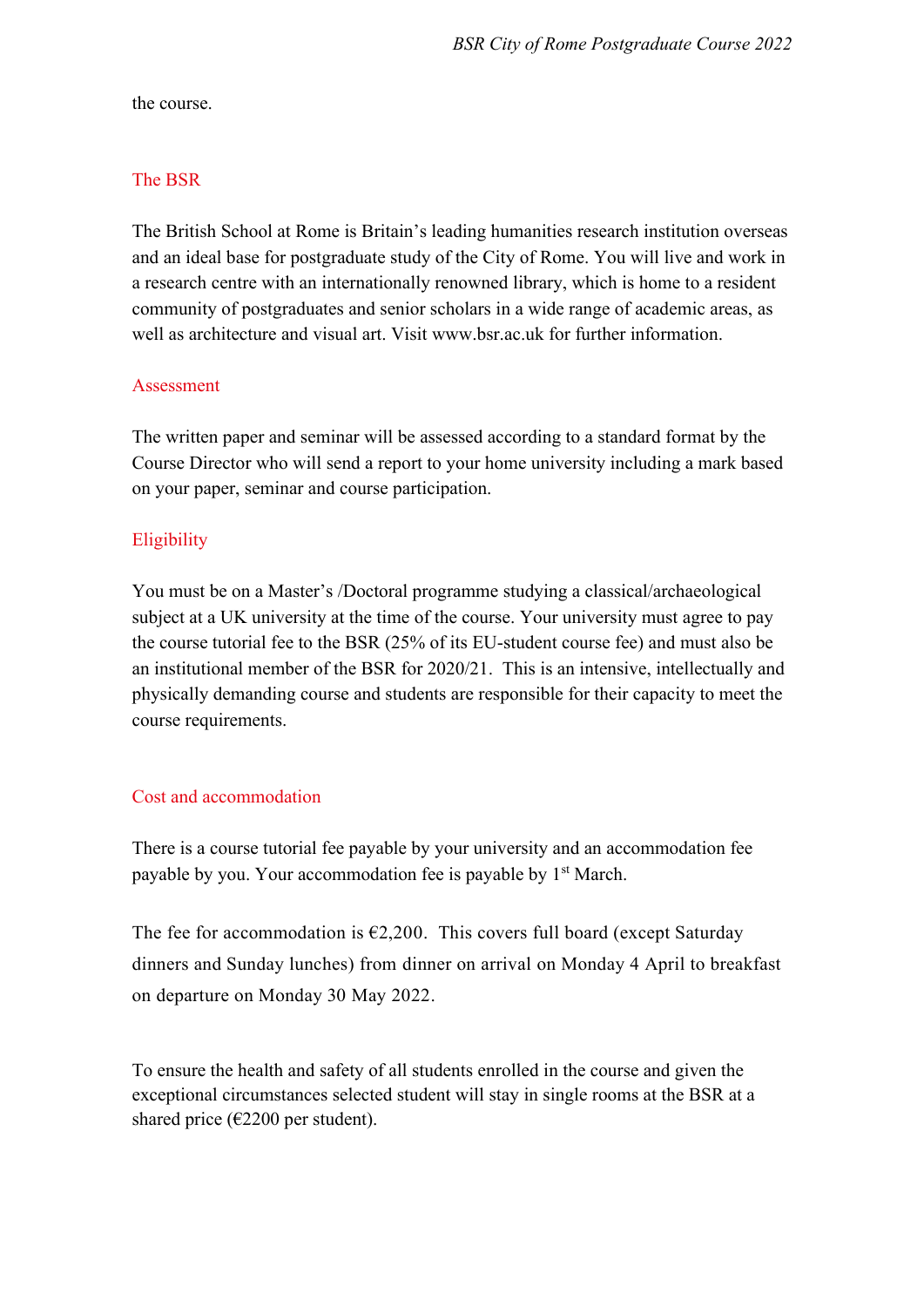In the event of cancellation there will be a full refund if the notification is received one month before the start of the course, thereafter an administration fee of 10% will be deducted.

There will be no refund for cancellation during the course subject to a review of any exceptional circumstances by the Director.

A limited number of bursaries to cover part of the accommodation fee are available in cases of particular financial need. To apply for a bursary you should submit a statement of your financial circumstances with your application (one page maximum: annual income/expenditure, with the reason for application). The referee's letter from your current university should confirm the need and that all appropriate applications have been made with your institution for assistance.

Not included but essential costs: travel insurance, travel to and from the BSR at the start/end of the course, personal incidentals, Saturday dinners, Sunday lunches.

# How to apply

The selection of participants will be made by the Course Director in consultation with the BSR on the basis of merit.

Your application must include:

- 1. a cover letter outlining your current course and explaining how the City of Rome course will fit into this
- 2. an academic curriculum vitae (including full contact details: telephone, home and university email, address)
- 3. a one-page summary of the research topic to be pursued in Rome
- 4. one letter of reference from your home university
- 5. one letter of reference from your undergraduate institution (MA or first year PhD students at a 'new' institution only)
- 6. bursary application if appropriate

The deadline for receipt of applications has been extended to 15 November 2022.

Please email applications to Permissions Officer Stefania Peterlini: [segretaria@bsrome.it](mailto:segretaria@bsrome.it)

Applicants will be notified whether they have been accepted for the course by early December 2020.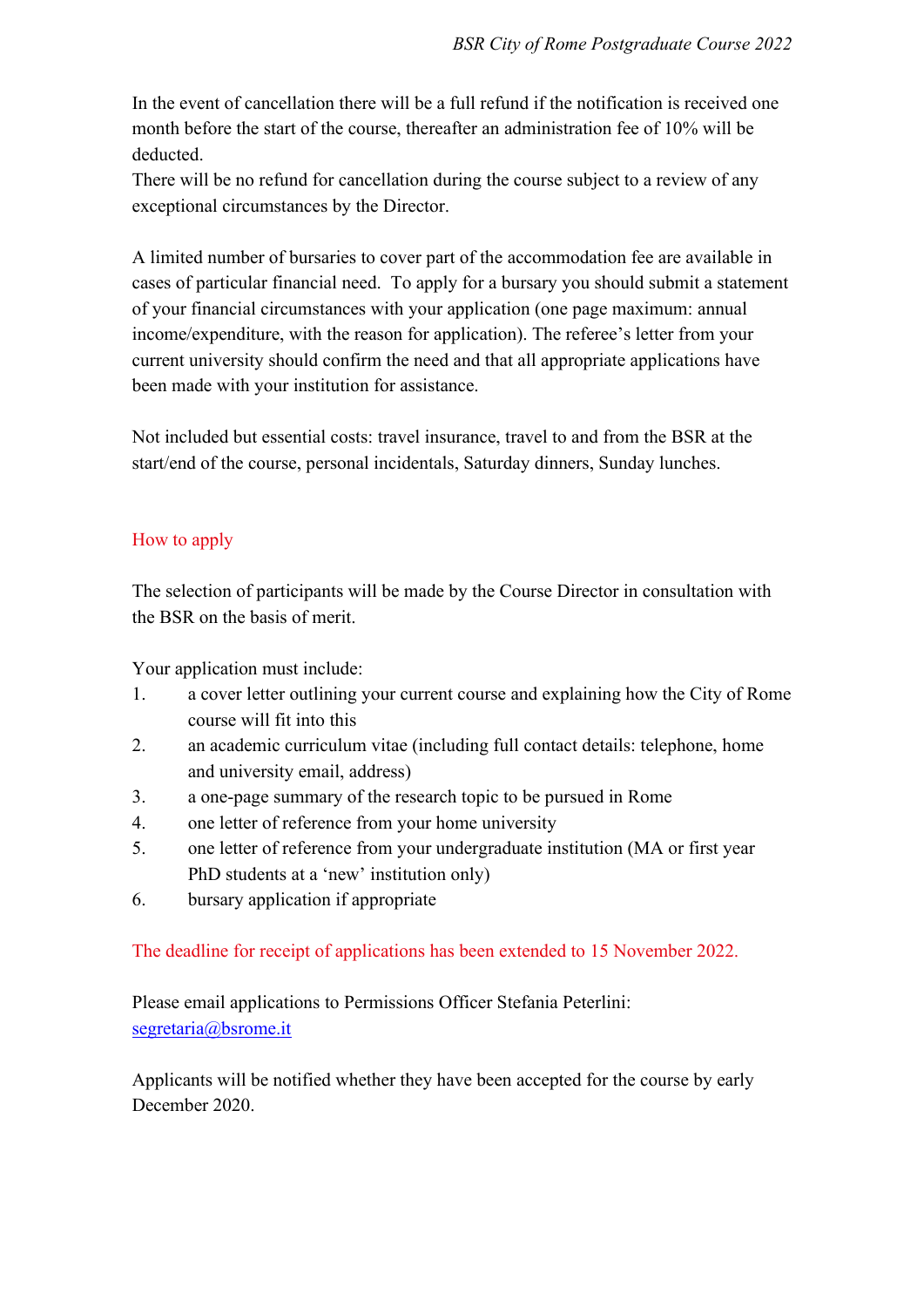### Course Report 2021

The BSR's annual *City of Rome* postgraduate course ran from 6 April - 31 May 2021, and was directed by Cary Fellow Robert Coates-Stephens, with administration in the capable hands of Stefania Peterlini and Christine Martin overseeing hostel arrangements. Running a course in Roman topography during a pandemic presents certain challenges: like Dr. Johnson's acrobatic dog, it is remarkable not that it is done well, but that it is done at all. Of the six candidates accepted in December 2020, only three (from the universities of KCL and Oxford) were bold enough to face the threat of increasingly strict lockdowns and other Covid restrictions, as well as the prospect of a two-week quarantine period on arrival. In the event, their determination was rewarded on the very day of arrival when quarantine was reduced to seven days, and by the lifting of most other restrictions soon after. Within a week of escaping quarantine (during which they had the opportunity to bond with fellow quarantiners among the BSR's newly arrived scholars and artists), the students found themselves in an almost empty city, whose chief sites and museums were gradually reopening, with no tourists to interfere. In thirty years of studying Rome, I had never before visited the Colosseum in the presence of just three people.<sup>1</sup>

Site visits, as ever, formed the key element of the teaching (please see attached programme). This year, the need to adapt to the slow reopening of some monuments urged us to reconfigure the early visits. With the Forum and Palatine closed during the first weeks, the expedient of walking the full course of the Servian Wall and large parts of the Aurelianic circuit was adopted. Over consecutive days, a cohesive impression of the city's wider topography emerged, as one of the students observed in the course feedback: "walking from region to region gave us a solid sense of the ancient and modern cities – this would have taken much longer to develop if our visits had been broken up by museum trips and forays underground". Fresh stratagems were also needed to adapt to the closure of special-access areas managed by the Comune (*Roma Capitale*). The loss of the key sites of the Tomb of the Scipios, Columbarium of Pomponius Hylas and Auditorium of Maecenas was alleviated by the exploration of more unusual but equally instructive monuments: the inscribed pavement of the Augustan meridian marker, concealed in the basement of a ruined tenement a stone's throw from the Parliament, the mosaic decor of a Republican *laconicum* beneath a convent in Via Sistina, and the enigmatic frescoes of the Hypogeum of the Aurelii. Friends and colleagues from both inside and outside the administrations kindly offered expert tours of the Largo Argentina (Monica Ceci), the *Turris omnium perfectissima* of the Aurelianic Walls (Lavina Cozza), the Palazzo Spada antiquities (Walter Di Domenico), Via Latina tombs (Alessandro Cugno), and restricted areas of the

<sup>&</sup>lt;sup>1</sup> One of the students offered some evocative impressions on this empty Rome in a blogpost: https://britishschoolatrome.wordpress.com/2021/07/08/city-of-rome-postaraduate-course-2021/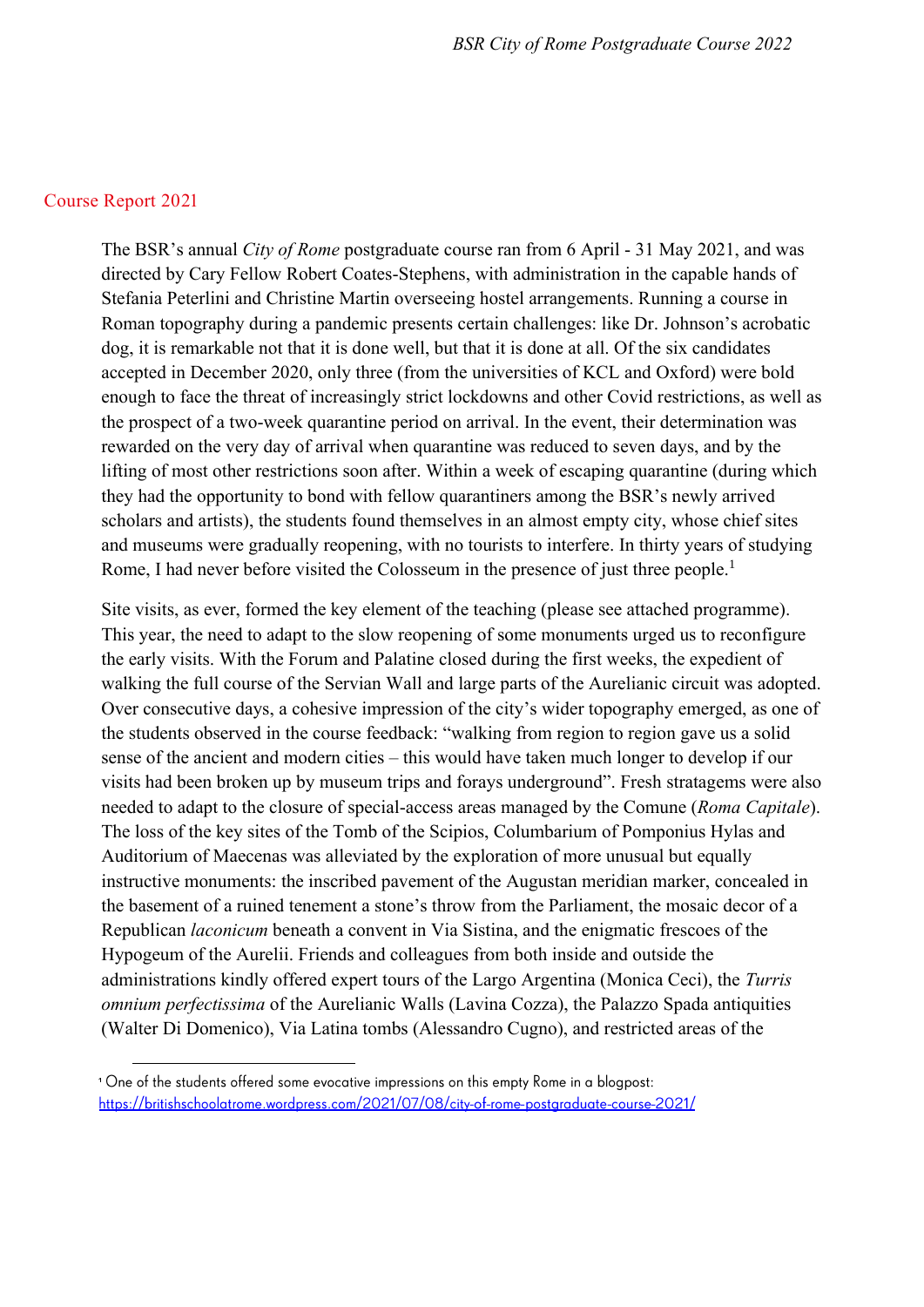Vatican Museums (Giandomenico Spinola, Eleonora Ferrazza). Letizia Rustico arranged for the group to preview the audio-visual display of the *domus* beneath the Banca Nazionale del Lavoro on the Aventine. Other new attractions included the ongoing building works at the Mausoleum of Augustus and the Torlonia Marbles at the Capitoline. The students' own verdict on such riches was encouraging: "The visits and places we got access to were truly impressive". The visits were "expertly structured and timetabled". In short, "each day was simply phenomenal".

The lecture and seminar series, as has become usual in times of Covid, offered a mix of online events and, halfway into the course, live lectures in the BSR lecture hall with a select audience of students and residents, streamed online to external viewers. Students were able to hear from a distinguished cast of international scholars: Paolo Carafa (illustrating new research on the Augustan Palatine), Fabio Barry (round temples), Filippo Coarelli (Tetrarchic Forum), Francesca De Caprariis (Severan marble plan), Marina Prusac (recarved portraits) and Norbert Zimmermann (new and old research in the Roman catacombs). It was inspiring for the students to see two former City of Rome participants sharing the stage with such illustrious figures: Chris Siwicki (now at the Norwegian Institute) lectured on Suetonius and the monuments of Rome, and Ben White (Nottingham) discussed the enigmatic Saepta. The more intimate seminar series introduced key topics such as the sources for Roman topography (in the library) and Roman construction materials (making use of John Ward-Perkins and Amanda Claridge's marble collection). The online option also allowed us to benefit from the expertise of Guy Bradley in Cardiff, who supplied a bravura introduction to archaic Rome. Overall, the participants found the lectures "engaging and well-suited to our diverse interests".

The students carried out their own research. Their projects were presented in seminar format towards the middle of the course, where they could be discussed informally (but in detail) among the group: problems were ironed out and arguments refined, before the finished works were written up and handed in at the end of the two months. The research was supervised by the course director, in conjunction with students' individual supervisors, but input was also provided by BSR scholars and artists, and in addition participants from the lecture series – notably Fabio Barry and Ed Bispham – kindly offered suggestions and answered queries. In the end, some fine essays were produced on Republican temples and divine qualities, the topographical and socio-political relationship of the *titulus* of S. Anastasia to the Circus Maximus, and the reception of the Torlonia marbles.

Regarding facilities at the BSR, the library and its staff proved as popular as ever – not least because access to libraries at most UK institutions has proved extremely difficult over the previous year: "the library was brilliant – a wonderful place to work, and the staff always happy to help". During the initial quarantine period, the librarians were exceptionally efficient in providing books direct to students' rooms. In addition, thanks to the organisational acumen of BSR Assistant Director Harriet O'Neill, the time spent quarantining was used to join fellow residents' Italian classes with Manuela Gazzano. Covid restrictions in the School, around the city, and in preparation for returning to the UK meant that Stefania and Christine had a great deal of extra work, always carried out with good spirits and expert efficiency – as the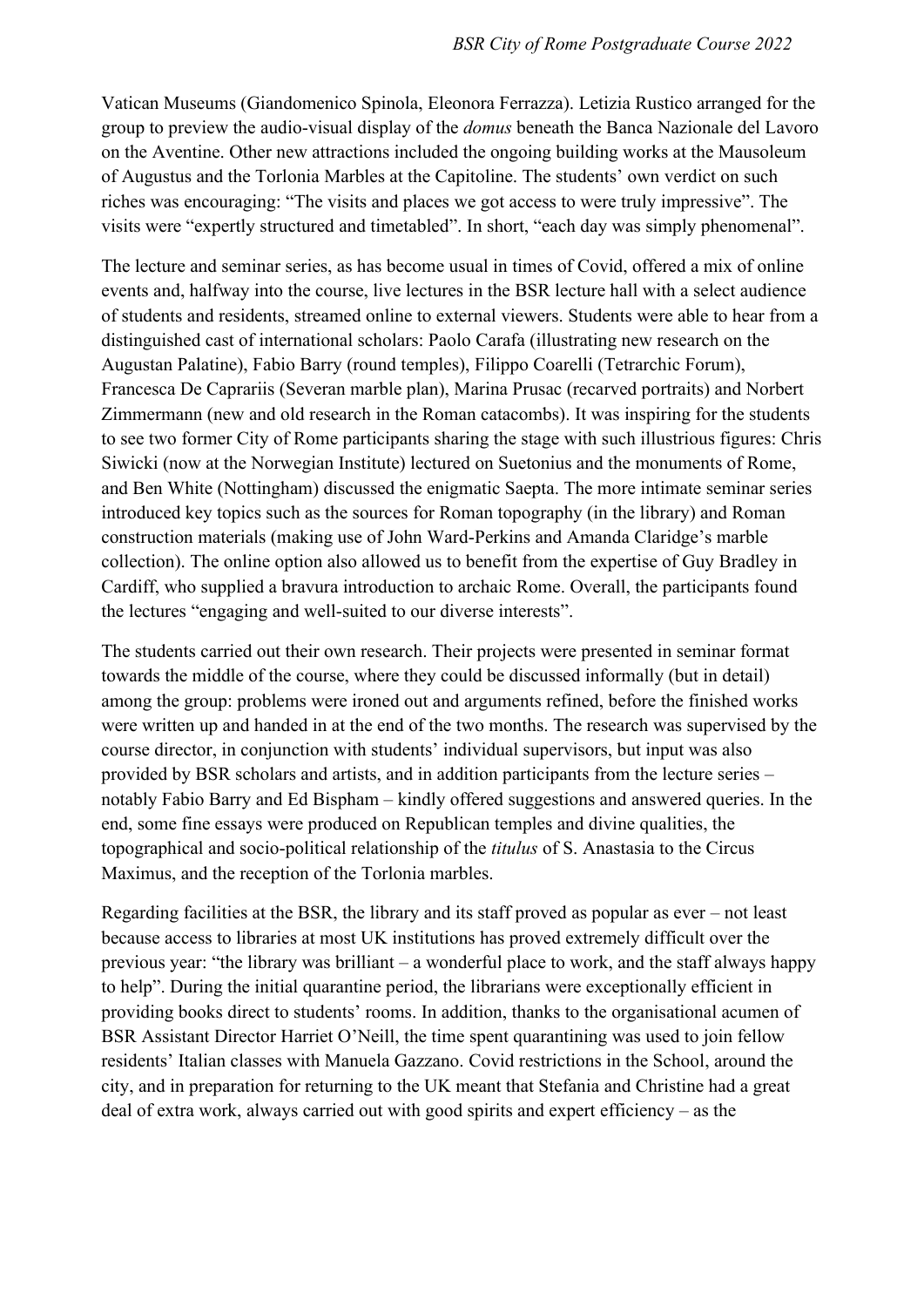participants noted: "we are all greatly thankful for how the CoR administrative/academic team navigated all of these challenges: because of their efforts, these uncertainties hardly affected our experience".

The collegial and friendly atmosphere in which the course was conducted owed much to the good nature, intelligence and humour of the students themselves, who interacted well with the BSR's community of scholars and artists. There were several reasons why we decided that the course must go ahead despite the uncertainty reigning in spring 2021. First and most important was our commitment to the three students who had shown such determination in pursuing their application (one, indeed, had already lost out last year when the course was cancelled in the first wave of the pandemic). Just as important was the question of continuity, and to show that the BSR is determined to maintain this unique conduit between United Kingdom universities and the fountainhead of Classical civilization. The participants' concluding comments suggested this had been the right decision: "By far the best academic experience of my life"; "Don't change anything!" "The course is unparalleled in its scope and should remain that way". "It has convinced me to pursue a PhD programme in the future, and has greatly spurred my interests in the heritage sector". As in previous years, we are grateful for the support of the Roman Society which has allowed us to offer this rare opportunity to promising young scholars and future generations of academics.

Robert Coates-Stephens

#### **THE CITY OF ROME POSTGRADUATE COURSE** 6 APRIL – 31 MAY 2021

#### **WEEK 1: QUARANTINE (ALL EVENTS ON ZOOM)** TUESDAY 6 APRIL

**18.00** INTRODUCTORY TALK (ROBERT COATES-STEPHENS) **19.30** DINNER (EVERY NIGHT EXCEPT SATURDAYS AND AT 20.00 AFTER EVENING EVENTS)

WEDNESDAY 7 APRIL **9.15** WELCOME FROM CHRIS WICKHAM (BSR DIRECTOR) **9.45** CHRISTINE MARTIN (RESIDENCE AND ESTATE MANAGER) **11.15-11.45** VALERIE SCOTT (LIBRARIAN) AND ALESSANDRA GIOVENCO (ARCHIVIST) **18.00** LECTURE BY PAOLO CARAFA, MATTIA IPPOLITI (LA SAPIENZA): "DOMUS PALATINA. NUOVE RICERCHE NELLA CASA DI AUGUSTO"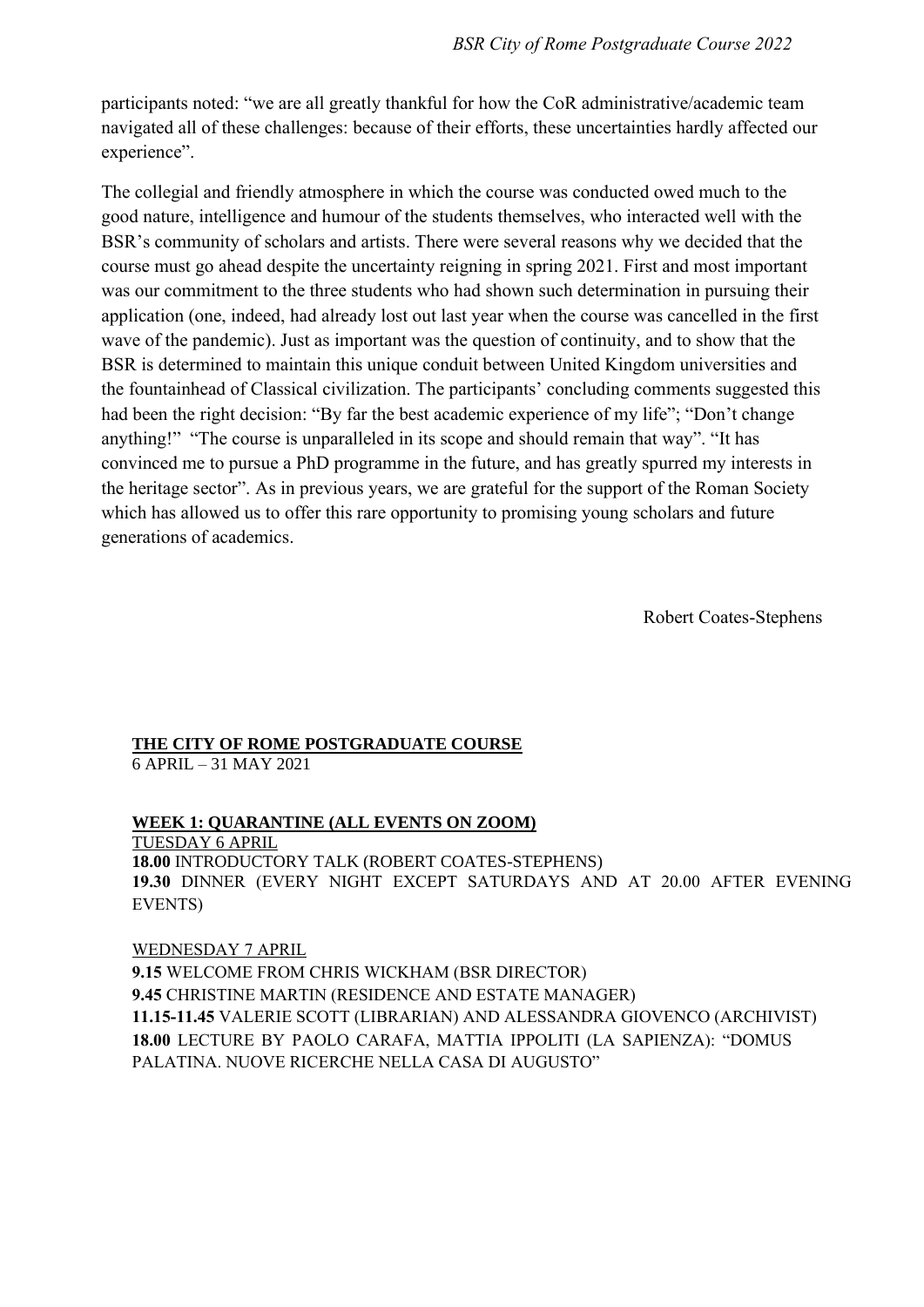THURSDAY 8 APRIL FREE STUDY **10.00** BEGINNERS ITALIAN **16.00** RESEARCH TUTORIAL (ROBERT COATES-STEPHENS)

FRIDAY 9 APRIL FREE STUDY **10.00** BEGINNERS ITALIAN **18.00** BSR AWARD HOLDERS INTRODUCTIONS #1

### **WEEK 2**

MONDAY 12 APRIL : **FORUM BOARIUM**

**10.00** BEGINNERS ITALIAN

#### **LEAVE 11.30**

PALATINE OVERVIEW, FROM CIRCUS MAXIMUS / FORUM BOARIUM: TEMPLES OF PORTUNUS & HERCULES INVICTUS / AREA SACRA OF S. OMOBONO / ARCH OF THE ARGENTARII & 'ARCH OF JANUS' / S. GIORGIO IN VELABRO / BRIDGES OF AEMILIUS, CESTIUS AND FABRICIUS / TIBER ISLAND **18.00** BSR AWARD HOLDERS INTRODUCTIONS #2

TUESDAY 13 APRIL

FREE STUDY

**9.15** BUILDING TOUR WITH CHRISTINE MARTIN, FOLLOWED BY:

LIBRARY TOUR, WITH VALERIE SCOTT

**18.00** SEMINAR (IN THE LIBRARY) BY ROBERT COATES-STEPHENS: "SOURCES FOR ROMAN TOPOGRAPHY"

# WEDNESDAY 14 APRIL : **SERVIAN WALL (DAY 1)**

#### **LEAVE 8.30**

SERVIAN WALLS AT TERMINI (PORTA VIMINALIS) / PORTA COLLINA / VIA SALANDRA / LARGO MAGNANAPOLI & ARCH IN PALAZZO ANTONELLI / PORTA FONTINALIS(?) / FORUM BOARIUM / AVENTINE: S. SABINA / PIAZZA ALBANIA (PORTA RAUDUSCULANA?) / AUGUSTAN CIPPUS, VIA PIRAMIDE DI CESTIO

**18.00** LECTURE BY FRANCESCA DE CAPRARIIS (MUSEI CAPITOLINI, ANTIQUARIUM DEL CELIO): "IL PUNTO SULLA PIANTA MARMOREA SEVERIANA"

# THURSDAY 15 APRIL : **SERVIAN WALL (DAY 2)**

#### **10.00** BEGINNERS ITALIAN

# **LEAVE 11.30**

WALLS AT PIAZZA FANTI / 'TROPHIES OF MARIUS' / ARCH OF GALLIENUS (PORTA ESQUILINA) / OPPIAN HILL / ARCH OF DOLABELLA (PORTA CAELIMONTANA) / PORTA CAPENA

**18.00** SEMINAR BY ROBERT COATES-STEPHENS: "MATERIALS IN ROMAN CONSTRUCTION AND DECORATION"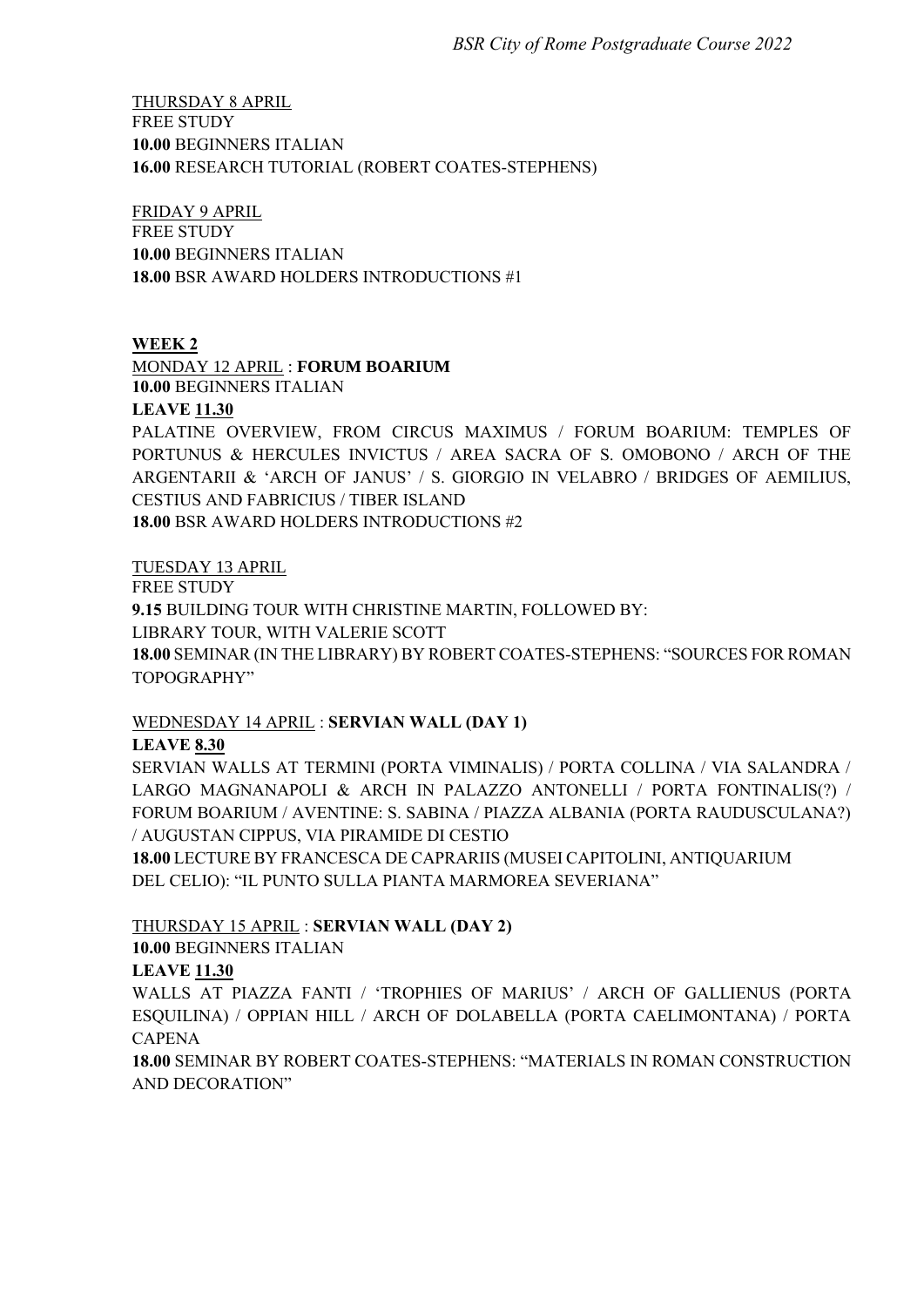# FRIDAY 16 APRIL FREE STUDY **10.00** BEGINNERS ITALIAN **16.00** SEMINAR ON EARLY ROME BY GUY BRADLEY (CARDIFF UNIVERSITY)

### SATURDAY 17 APRIL : **CAMPUS MARTIUS (DAY 1)**

#### **LEAVE 8.30**

PORTA FLAMINIA / S. MARIA DEL POPOLO / AUGUSTAN OBELISK / MAUSOLEUM OF AUGUSTUS & RES GESTAE / AUGUSTAN MERIDIAN **[PERMIT]** / MONTECITORIO OBELISK / COLUMN OF MARCUS AURELIUS / HADRIANEUM / ISAEUM & DIVORUM

### **WEEK 3**

MONDAY 19 APRIL FREE STUDY 10.00-11.30 BEGINNERS ITALIAN

### TUESDAY 20 APRIL **: AURELIANIC WALLS (DAY 1)**

### **LEAVE 8.30**

SOUTHEASTERN SECTOR: PORTA TIBURTINA / PORTA MAGGIORE & TOMB OF EURYSACES / SESSORIUM PALACE: S. CROCE IN GERUSALEMME, AMPHITHEATRUM CASTRENSE / LATERAN: SANCTA SANCTORUM, S. GIOVANNI AL LATERANO

# WEDNESDAY 21 APRIL **: OPEN-AIR SCULPTURE**

#### **LEAVE 8.30**

S. LORENZO IN MIRANDA (TEMPLE OF ANTONINUS AND FAUSTINA) **[PERMIT]** / PIAZZA DEL CAMPIDOGLIO / 'MADAME LUCREZIA' (ISIS?) / S. MARCO / PALAZZO MATTEI DI GIOVE / HOUSE OF MANILIUS / 'ABBATE LUIGGI' / PASQUINO & PIAZZA NAVONA / DIOSCURI OF PIAZZA DEL QUIRINALE

# THURSDAY 22 APRIL : **AURELIANIC WALLS (DAY 2)**

### **LEAVE 10.00**

NORTHERN SECTOR: PORTA PINCIANA / "TURRIS OMNIUM PERFECTISSIMA": *SCUOLA DI ARTE EDUCATRICE* (GUIDED TOUR WITH LAVINIA COZZA) **[PERMIT]** / PORTA SALARIA 18.00-19.30 LECTURE BY FABIO BARRY (STANFORD): "ROUND TEMPLES BEFORE THE PANTHEON"

# FRIDAY 23 APRIL : **CAMPUS MARTIUS (DAY 2)**

#### **LEAVE 8.30**

VIA SISTINA: REPUBLICAN BATH BENEATH CONVENT OF LOURDES **[PERMIT]** / CLAUDIAN ARCH OF AQUA VIRGO, VIA DEL NAZARENO / S. SILVESTRO IN CAPITE (TEMPLE OF THE SUN) / PALAZZO SPADA: COLLAPSED INSULA, SPADA RELIEFS  $\&$ COLOSSAL STATUE OF POMPEY **[PERMIT]** / CLAUDIAN POMERIUM CIPPUS, VIA DEI BANCHI VECCHI / THEATRE OF POMPEY / BATHS OF AGRIPPA / SAEPTA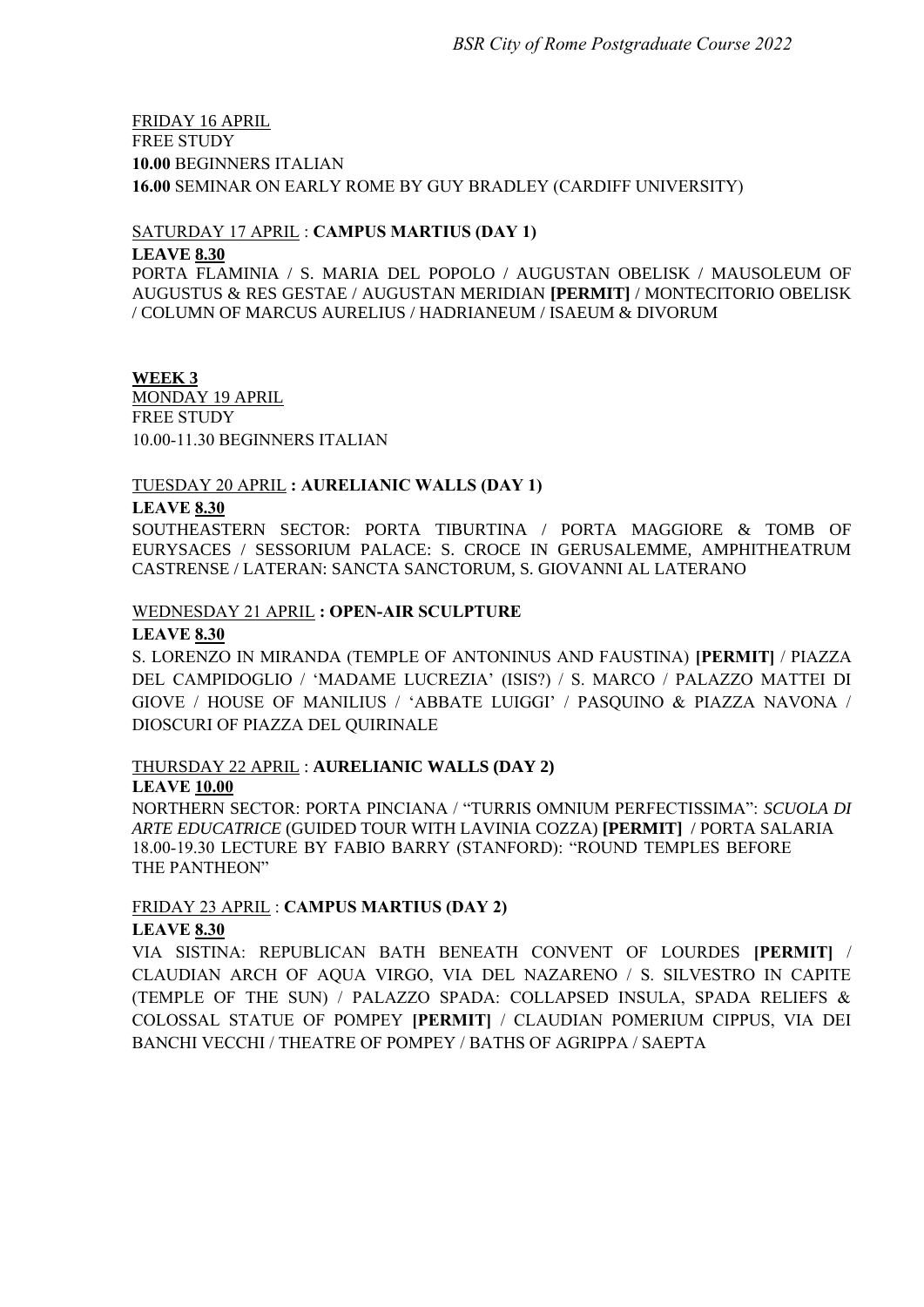### **WEEK 4**

# MONDAY 26 APRIL **: FORUM ROMANUM (DAY 1)**

**10.00** BEGINNERS ITALIAN

### **LEAVE 11.30**

MAMERTINE PRISON / ATRIUM VESTAE / CLIVUS CAPITOLINUS: TEMPLES OF CONCORD, VESPASIAN, SATURN / ROSTRA / LACUS CURTIUS / COMITIUM & CURIA

# TUESDAY 27 APRIL : **IMPERIAL FORA**

### **LEAVE 9.00**

ATHENAEUM / FORA OF TRAJAN, CAESAR, NERVA AND AUGUSTUS / **11.30** HOUSE OF THE KNIGHTS OF RHODES **[PERMIT]** / MARKETS OF TRAJAN & MUSEUM OF THE FORI IMPERIALI / TEMPLUM PACIS

# WEDNESDAY 28 APRIL : **CAPITOLINE MUSEUMS**

### **LEAVE 8.30**

CAPITOLINE MUSEUMS, INCLUDING TABULARIUM & SUBSTRUCTURES OF JUPITER CAPITOLINUS / PALAZZO CAFFARELLI: TORLONIA COLLECTION **18.00** LECTURE BY BEN WHITE (NOTTINGHAM): "*SAEPTA*: PORTICOES, POLITICS AND PERFORMANCE IN THE TRANSITION FROM REPUBLIC TO EMPIRE"

# THURSDAY 29 APRIL : **CIRCUS MAXIMUS & COLOSSEUM**

#### **LEAVE 8.30**

CIRCUS MAXIMUS & TORRE DELLA MOLLETTA EXCAVATIONS / COLOSSEUM / META SUDANS / ARCH OF CONSTANTINE

FRIDAY 30 APRIL FREE STUDY

# **WEEK 5**

#### MONDAY 3 MAY **: FORUM ROMANUM (DAY 2) & PALATINE 10.00** BEGINNERS' ITALIAN

#### **LEAVE 11.30**

ARCHES OF TITUS, AUGUSTUS & SEPTIMIUS SEVERUS / TEMPLES OF DIVUS JULIUS & CASTOR / BASILICAS AEMILIA & JULIA / HORREA AGRIPPIANA / PALATINE: HOUSE OF AUGUSTUS, PRECINCT OF VICTORY & MAGNA MATER, TEMPLE OF APOLLO, DOMUS FLAVIA

### TUESDAY 4 MAY : **OPPIAN-CAELIAN LEAVE 8.30**

S. PIETRO IN VINCOLI / BATHS OF TRAJAN / ISAEUM METELLINAM / S. CLEMENTE / 'NERONIAN NYMPHAEUM' / S. STEFANO ROTONDO / BATHS OF CARACALLA

# WEDNESDAY 5 MAY

#### FREE STUDY

**18.00** LECTURE BY CHRIS SIWICKI (NORWEGIAN INSTITUTE IN ROME): "SUETONIUS ON THE BUILDINGS OF ROME"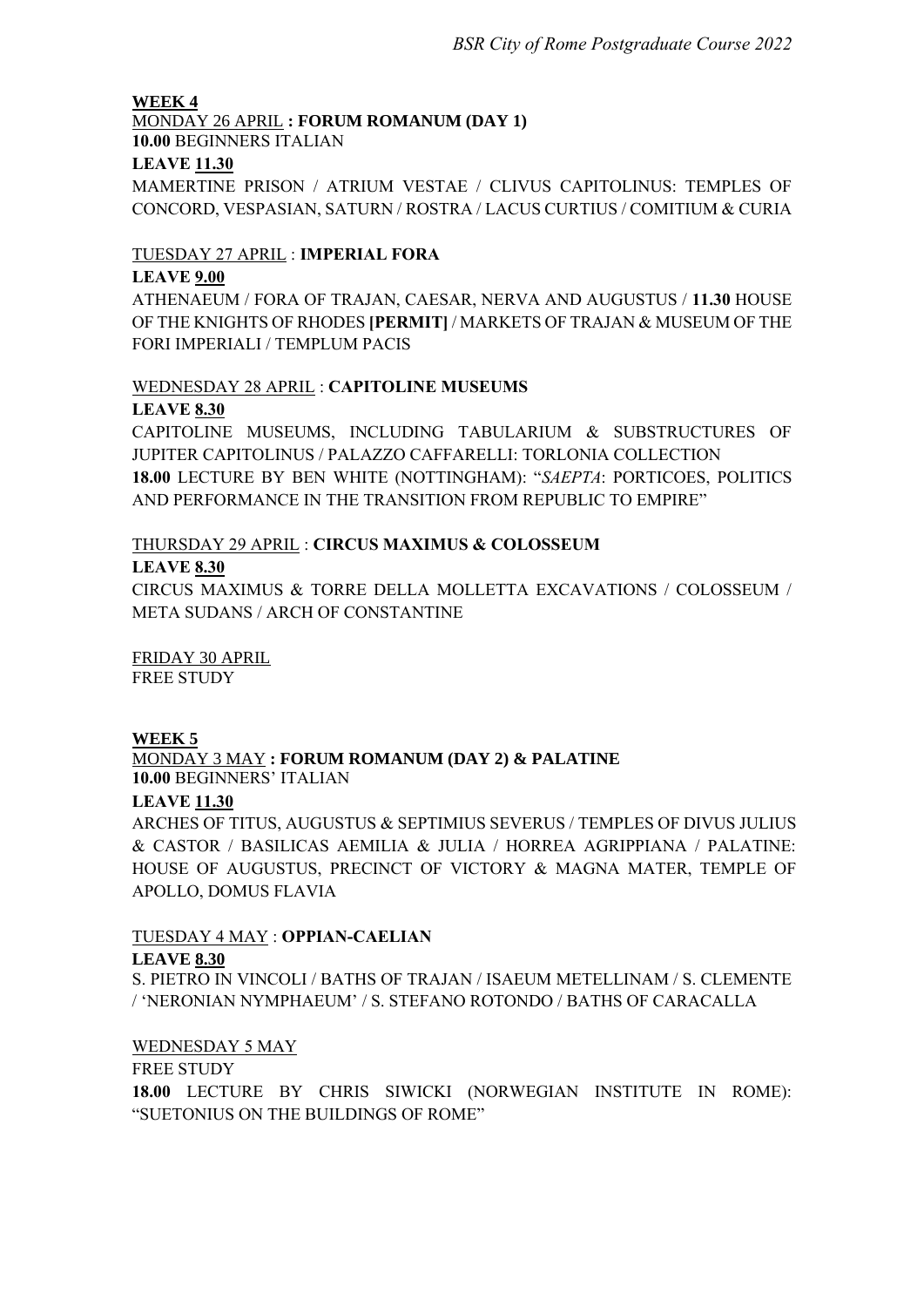# THURSDAY 6 MAY : **CAMPUS MARTIUS (DAY 3)**

#### **LEAVE 9.15**

AREA SACRA DI LARGO ARGENTINA, WITH MONICA CECI (*ROMA CAPITALE*) **[PERMIT]** / THREE TEMPLES OF FORUM HOLITORIUM / THEATRE OF MARCELLUS / TEMPLES OF BELLONA & APOLLO SOSIANUS / PORTICUS OF OCTAVIA / PORTICUS OF VIA DI S. MARIA DE' CALDERARI / PANTHEON / PALAZZO ALTEMPS

#### FRIDAY 7 MAY : **OSTIA**

#### **LEAVE 8.30**

OSTIA ANTICA, VISIT TO THE EXCAVATIONS INCLUDING: **10.30** HOUSES OF DIANA & THE MUSES **[PERMIT]**

#### **WEEK 6**

MONDAY 10 MAY FREE STUDY

### TUESDAY 11 MAY : **VIA APPIA**

#### **LEAVE 8.30**

VILLA OF THE QUINTILII / VIA APPIA,  $6^{TH}$  -  $3^{RD}$  MILES / TOMB OF CAECILIA METELLA / CIRCUS & MAUSOLEUM OF MAXENTIUS

#### WEDNESDAY 12 MAY : **VATICAN MUSEUMS**

#### **LEAVE 8.30**

MUSEO GREGORIO PROFANO / MUSEO CHIARAMONTI / BRACCIO NUOVO / MUSEO PIO-CLEMENTINO, INCLUDING GALLERY OF THE STATUES AND CABINET OF THE MASKS, WITH ELEONORA FERRAZZA (MUSEI VATICANI) **[PERMIT] 18.00** LECTURE BY MARINA PRUSAC-LINDHAGEN (MUSEUM OF CULTURAL HISTORY, UNIVERSITY OF OSLO): "FACES LOST AND GAINED. RECUTTING PORTRAITS IN LATE ANTIQUE ROME"

#### THURSDAY 13 MAY **: PORTUS**

#### **LEAVE 8.45 (COACH/MINIBUS)**

CLAUDIAN BASIN AT FIUMICINO / ISOLA SACRA NECROPOLIS / PORTUS

# FRIDAY 14 MAY : **AVENTINE-TESTACCIO-OSTIENSIS LEAVE 9.00**

DOMUS BENEATH BANCA NAZIONALE DI LAVORO, PIAZZA ALBANIA - PREVIEW OF NEW DIGITAL ITINERARY, WITH LETIZIA RUSTICO (SOPRAINTENDENZA) **[PERMIT]** / PIAZZA DEI CAVALIERI DI MALTA / COLLEGIAL HALL IN VIA MARMORATA / 'PORTICUS AEMILIA' (NAVALIA?) / MONTE TESTACCIO / PYRAMID OF CESTIUS / MONTEMARTINI MUSEUM / S. PAOLO FUORI LE MURA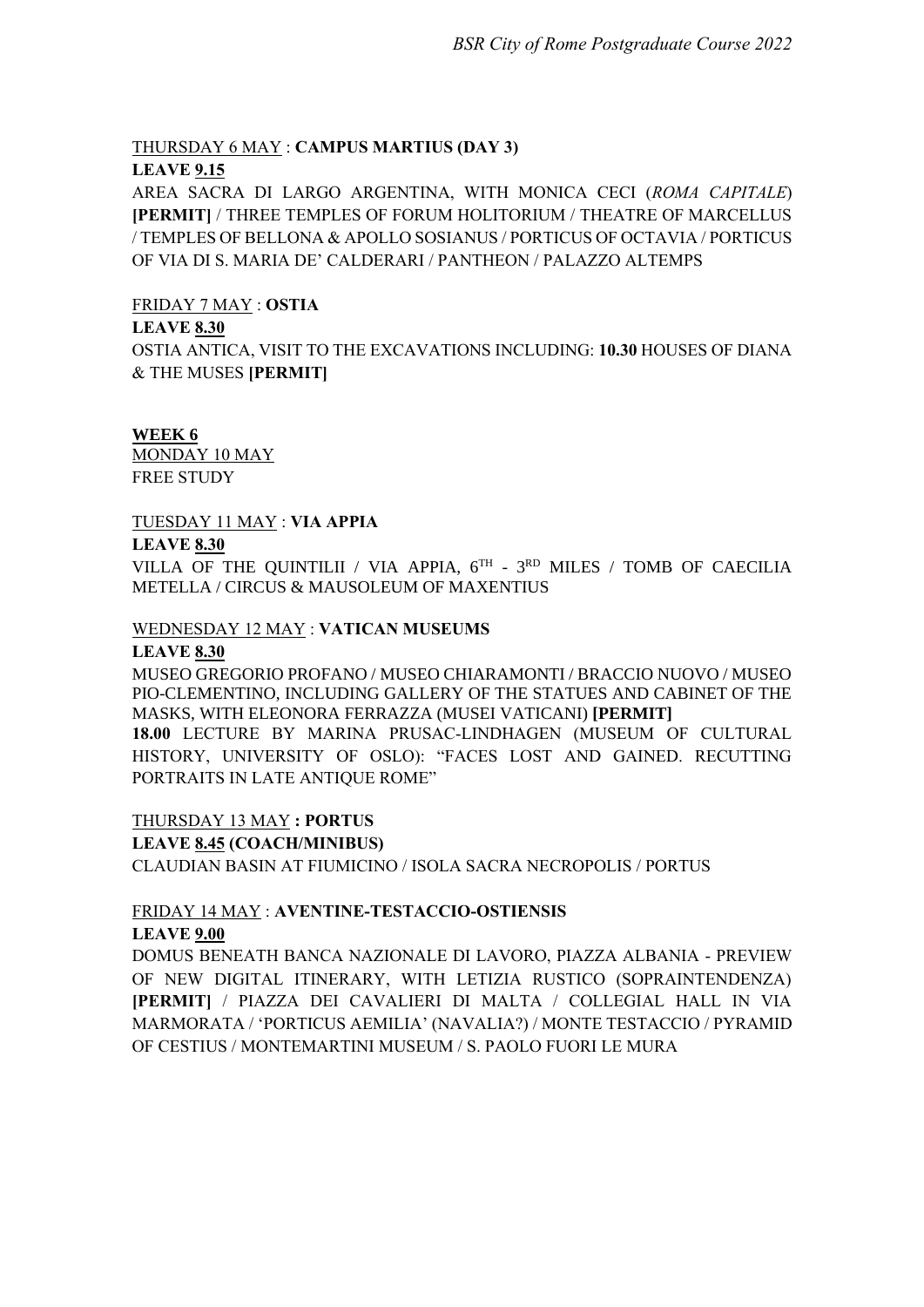**WEEK 7** MONDAY 17 MAY STUDENT PRESENTATIONS

#### TUESDAY 18 MAY **: TRASTEVERE LEAVE 8.30**

S. CECILIA: ROMAN HOUSES & CAVALLINI FRESCOES / S. CRISOGONO & LOWER CHURCH / S. MARIA IN TRASTEVERE / JANICULUM FOUNTAIN OF PAUL V / CASTEL S. ANGELO (MAUSOLEUM OF HADRIAN)

# WEDNESDAY 19 MAY : **QUIRINAL**

### **LEAVE 8.30**

S. BERNARDO ALLE TERME / MITHRAEUM OF PALAZZO BARBERINI **[PERMIT]** / HORTI SALLUSTIANI **[PERMIT] /** PRAETORIAN CAMP **18.00** LECTURE BY NORBERT ZIMMERMANN (DAI): "OLD AND NEW RESEARCH ON ROMAN CATACOMBS"

THURSDAY 20 MAY

FREE STUDY

# FRIDAY 21 MAY : **ESQUILINE**

### **LEAVE 8.15**

HYPOGEUM OF THE AURELII **[PERMIT]** / 'TEMPLE OF MINERVA MEDICA' / S. PUDENZIANA / COMPITAL ALTAR, VIA DI S. MARTINO AI MONTI **[PERMIT]** / S. MARTINO AI MONTI AND HORREA ('TITULUS AEQUITII') **[PERMIT]** / S. MARIA MAGGIORE

# SATURDAY 22 MAY : **CAMPUS MARTIUS (DAY 4)**

# **LEAVE 9.00**

MAUSOLEUM OF AUGUSTUS **[PERMIT]** / ARA PACIS / PORTICUS MINICIA / CRIPTA BALBI MUSEUM

# **WEEK 8**

MONDAY 24 MAY : **FORUM ROMANUM-PALATINE (DAY 3) LEAVE 9.45**

MONUMENT OF BIBULUS / SS COSMA & DAMIANO AND CRYPT / TEMPLE OF VENUS & ROME / BASILICA OF MAXENTIUS / TEMPLE OF ROMULUS / TETRARCHIC FORUM / PALATINE: VIGNA BARBERINI

# TUESDAY 25 MAY : **EXTRA-MURAL BASILICAS**

# **LEAVE 8.30**

S. LORENZO FUORI LE MURA / MAUSOLEUM OF CONSTANTINA (S. COSTANZA) & S. AGNESE FUORI LE MURA / GALLERIA BORGHESE

WEDNESDAY 26 MAY FREE STUDY